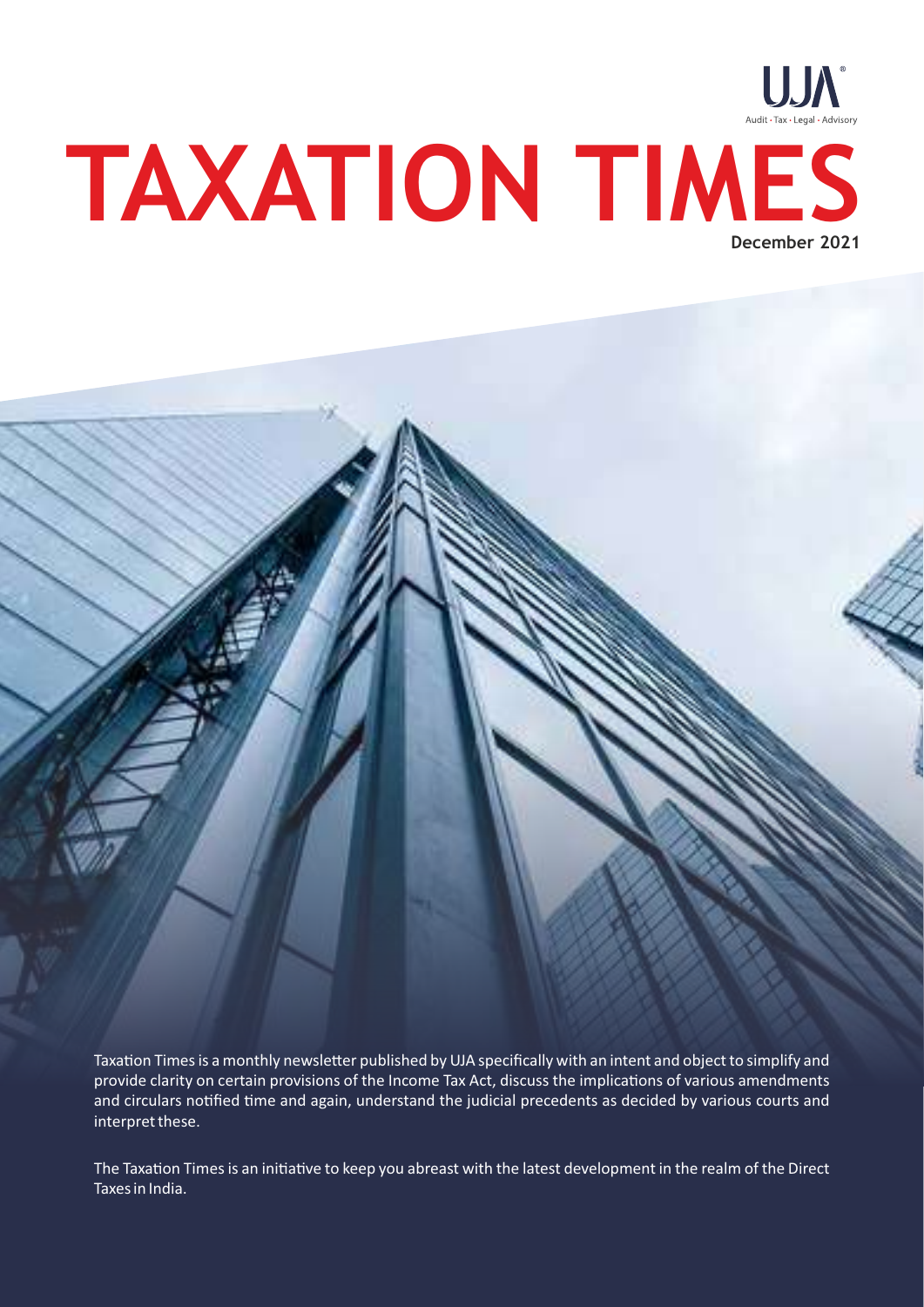# **Contents**

|                    | <b>&gt;</b> Introduction                   | 02 |
|--------------------|--------------------------------------------|----|
| $\sum_{i=1}^{n}$   | <b>Article</b>                             | 03 |
| $\triangleright$   | <b>Case Laws</b>                           | 05 |
|                    | $\angle$ Tax in the News                   | 08 |
|                    | > Circulars, Notifications & Press Release | 09 |
| $\mathbf{S}^{\pm}$ | <b>Tax Compliance Calendar</b>             | 10 |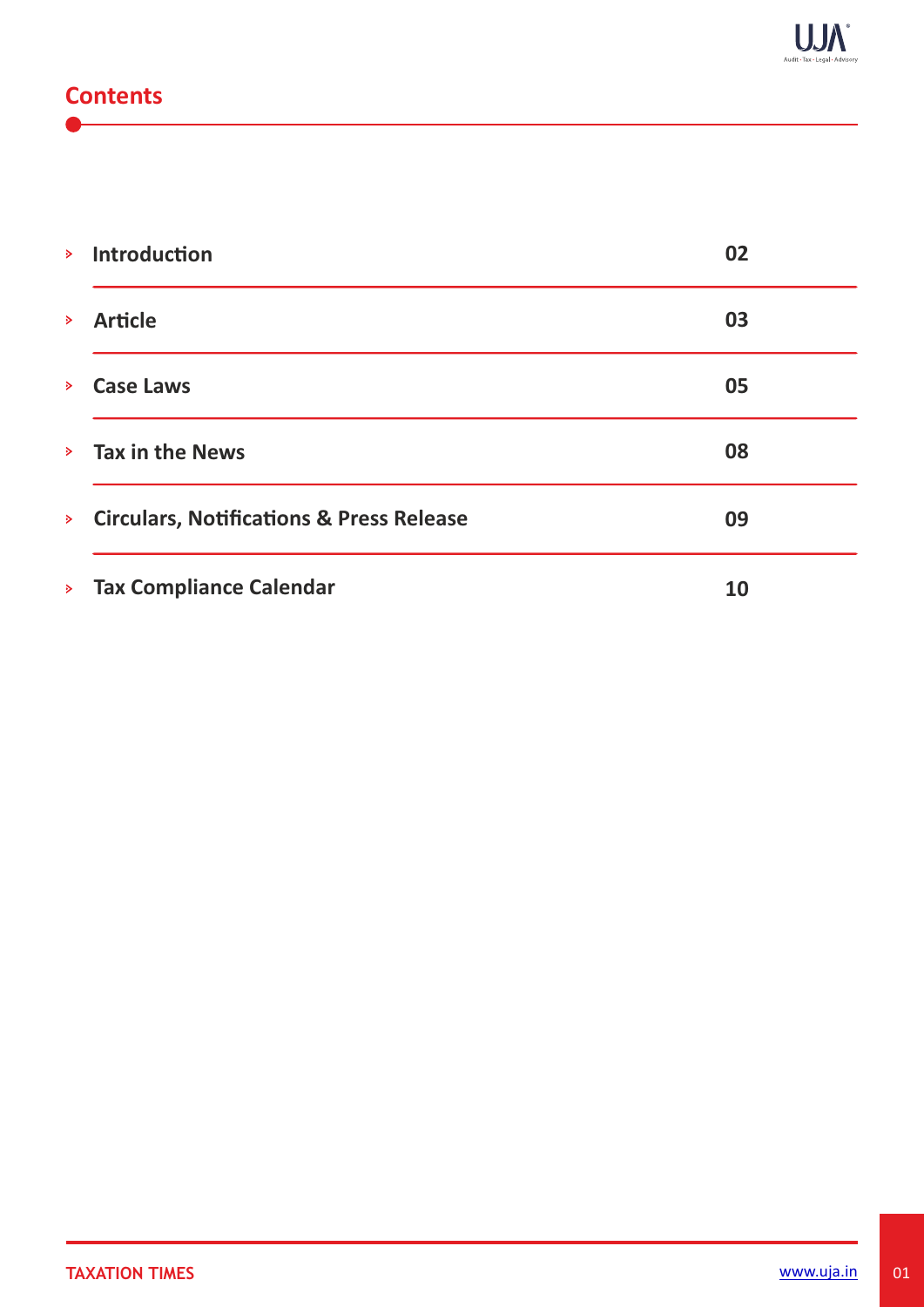

# **Introduction**

As we roll out this edition of the Taxation Times, we would have already sailed into 2022. As we step into the new year with fresh resolutions & new goals  $-$  let's not forget the valuable lessons which the year gone by has taught us.

Almost 2 years into the pandemic, every organization has evolved in some way or another. Some organizations have resumed working from office while others have either shifted to a permanent work from home / hybrid model of working. The pace of digitization & automation has been accelerated and certain trends arising out of the pandemic are becoming the new normal. As we look forward to 2022, let's hope it beings with itself new opportunities for growth & well - being.

Coming back to December 2021's Taxation Time's here's what we have in store:

- An article elaborating types of Permanent Establishment  $\ddot{\triangleright}$ & it's implications;
- Case laws from different Courts;  $\mathbf{S}$
- Tax News from around the world;  $\mathbf{A}$
- Tax Compliance Calendar for January 2022;  $\mathbf{S}$
- Notifications/Circulars from December 2021.  $\mathbf{S}$

We hope that you find this edition of the Taxation Times useful. In case you have any feedback or need us to include any information to make this issue more informative, please feel free to write to us at info@uja.in

Happy Reading!

Best Regards, UJA Tax Team



**Neha Raheja** *Partner - Direct Tax UJA*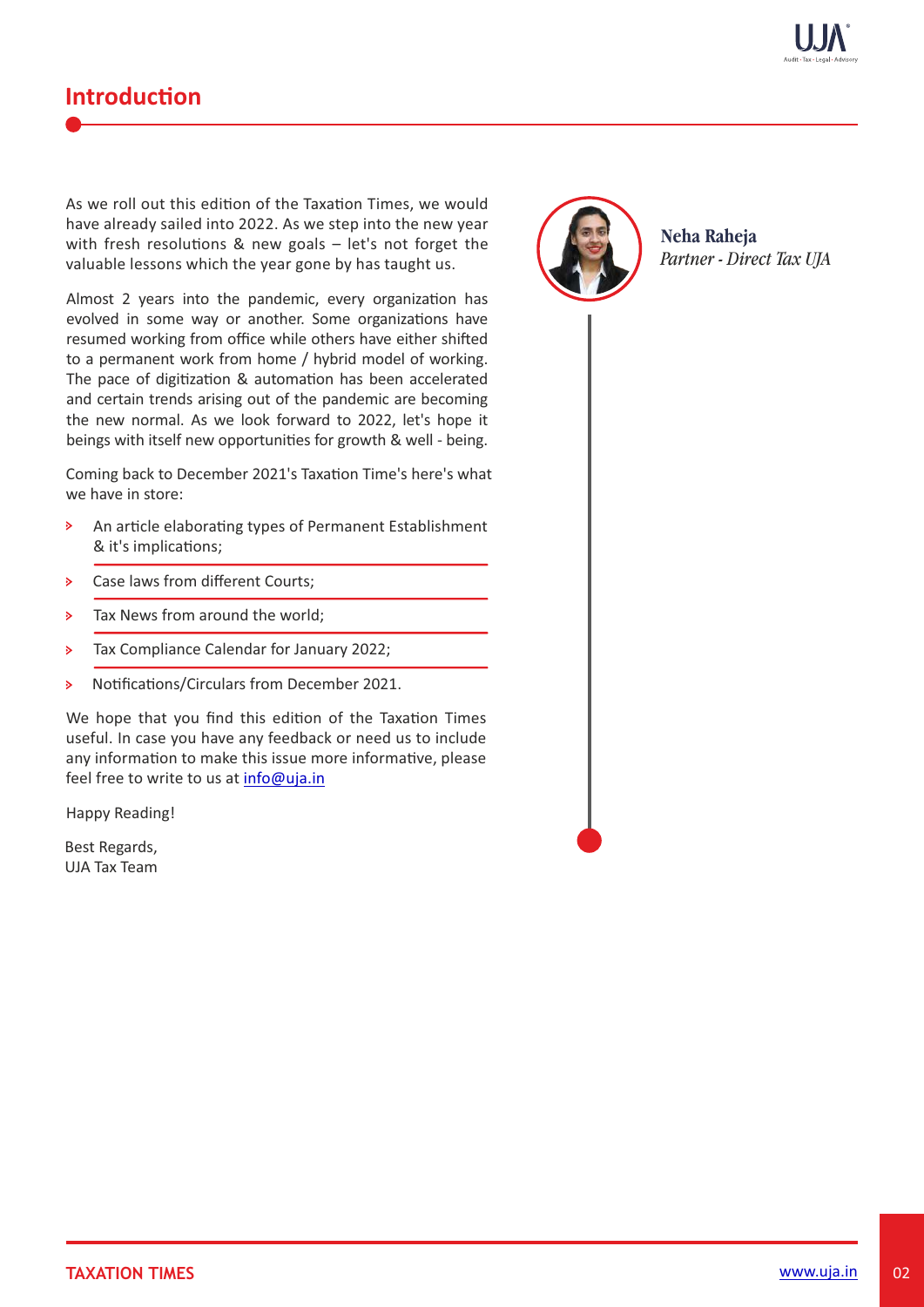

# **Types of Permanent Establishment & it's implication in India**

The concept of a Permanent Establishment ('PE') was introduced in the Income Tax Act 1961 ('ITA') as a part of the statutory provisions of transfer pricing by Finance Act 2001. Thereafter, the Finance Act 2002 inserted the definition of PE under s. 92F(iiia) to *include a fixed place of business through which the business of the enterprise is wholly or partly carried on.* 

As per s. 90 of the ITA, the Central Government has the power to enter into an agreement with other country for avoidance of double taxation or for exchange of information or for the recovery of Income Tax under this Act. These agreements are generally called as Double Taxation Avoidance Agreements (DTAA) or tax treaties.

India has signed DTAA with majority countries. These treaties provide for income that would be taxable in either of the contracting states, depending upon the understanding of the nations, and conditions for taxing and exemption from tax.

As per s. 90(2) of the ITA, if the provisions of the DTAA are more beneficial to the taxpayer than the provisions of the ITA, then the provisions of the DTAA will prevail. Thus, the provisions of the DTAA will supersede the provisions of the ITA to the extent they are more beneficial to the taxpayer.

Article 5 of the DTAA elaborates provisions of PE:

 For the purpose of a DTAA, the term "Permanent Establishment" means a fixed place of business through which the business of an enterprise is wholly or partly carried out. A PE includes:

- a. A place of management, a branch, an office, a factory, a workshop, a warehouse;
- b. A building site or construction, installation or assembly project in connection with sale of machinery;
- c. An agent (not being an independent agent) habitually concludes contracts on behalf of the foreign company, regularly delivers goods on behalf of the enterprise or habitually secures orders for & on behalf of the foreign company.

 To simplify, a Permanent Establishment in India is as under:

- 1. Fixed Place PE
- 2. Service PE and
- 3. Construction PE/Installation PE
- 4. Dependent Agent PE

 **Fixed Place PE**: Elements of a Fixed Place PE include –

- a. Existence of a fixed place of business of a foreign company which is at the disposal of the foreign company;
- b. The place of business is more or less for a fixed period and the said place in total or in part is at the disposal of the foreign company;
- c. Business of the foreign company is carried on wholly or partly through this fixed place.

 Any space or premises which belongs to the Indian subsidiary of the foreign company & *the same is at the disposal of the foreign company*, *it can be established that the Indian subsidiary is a PE of the foreign company.*

 The *Delhi High Court in Lucent Technologies International Inc. [2009] 28 SOT 98 (Del)* has held that a foreign company has a PE in India by virtue of employees of it's sister concern being made available to the Indian subsidiary to carry out the project.

In *Rolls Royce Plc [2009] 122 TTJ 359 (Del)* The premises of a wholly owned subsidiary in India were available to all the employees of the UK company in respect of business operations in India & the UK Co. had a place of business at it's disposal and a PE in India.

 **Service PE** : Elements of a Service PE are as under :

In *Rolls Royce Plc [2009] 122 TTJ 359 (Del)* The premises of a wholly owned subsidiary in India were available to all the employees of the UK company in respect of business operations in India & the UK Co. had a place of business at it's disposal and a PE in India.

- A service PE entails providing of services through technicians or personnel which do not constitute Fees for technical services.
- $\blacksquare$  Such services exceed the specified period of time as mentioned in the tax treaties.
- Merely the presence of an employee in a third country does not simply constitute a PE if such employee renders services to the parent company and not to the third party.

In *Tekmark Global Solutions LLC [2010] 38 SOT 7 (Mum)*, it was held that *deputation of personnel by the US company to the Indian company, without providing any further service cannot create a PE in India.*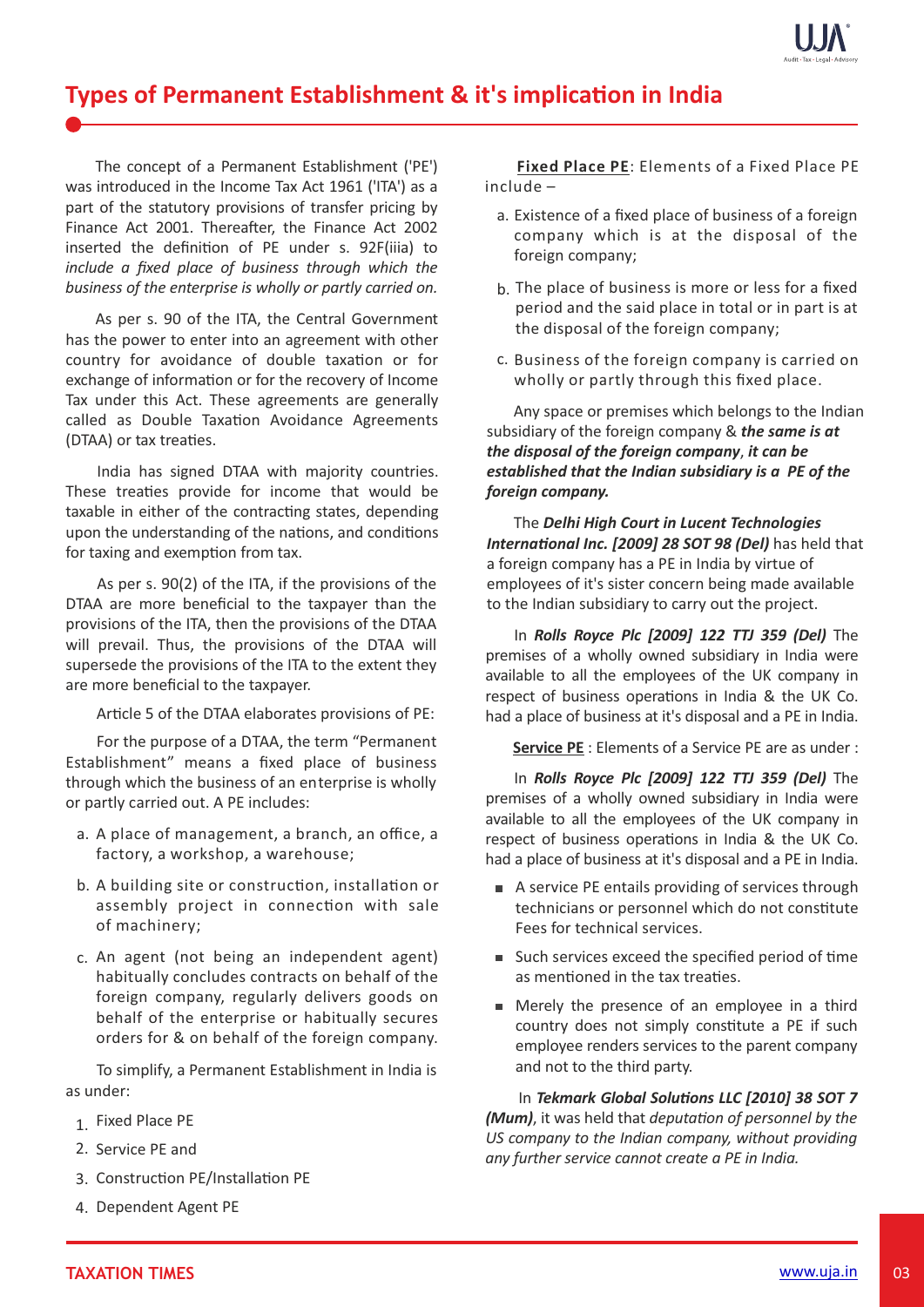

The Mumbai Tribunal in the case of *Morgan* **Stanley International** has stated that the deputed *employees created a service PE in for the taxpayer in India, since they continued to be on the payroll of the* taxpayer or continued to have lein on their jobs with *the taxpayer and they rendered services on behalf of taxpayer in India.*

**Installation PE / Construction PE :** Elements of a Construction PE are as under :

- As per the OECD Model Convention, an installation project constitutes a Construction PE if it lasts more than 12 months and under the UN Model Convention, if it exceeds 6 months.
- $\blacksquare$  While constituting a construction PE, the following points are generally included :
	- a Includes period for any preparatory work;
	- b A site exists until the work is completely finished or the project is abandoned;
	- $c$  Temporary interruptions such as bad weather or shortage of labour are not to be excluded;
	- d Even if there are several contracts, a building site should be considered as a single unit.

The Mumbai Tribunal in the case of *J. Ray McDerrmo Eastern Hemisphere Limited (2012) 54* 50T 363 (Mum), it was hereby held that *the duration in respect of each contract is less than 9 months, it* will not constitute a service PE in terms of Article 5 of *India – Mauritius tax treaty.* 

In **Tion Woon Project & Contracting Pte [2011] 338 ITR 386 (AAR), it was held that the time period of** *independent installation & assembly projects cannot* be aggregated to determine a construction PE under *India – Singapore tax treaty.* 

 **Agency PE :** Elements of an Agency PE are as under :

An agency PE is attracted if an agent appointed by a foreign enterprise in India is a dependent agent. A dependent agent shall be considered as a PE of a foreign enterprise if such an agent:

- a. Such an agent has the authority to conclude contracts on behalf of the foreign company & to decide the final terms.
- b. The agent is dependent on the foreign company.
- c. The agent is authorized to act on behalf of the foreign company.
- The agent habitually concludes contracts on behalf d. of the foreign company

However, an agent will constitute an agency PE if he is an agent of independent status i.e

- a. He acts in his ordinary course of business;
- b. His activities are not wholly or exclusively devoted to the foreign company on behalf of whom he is acting as an agent.

The *Hon'ble Mumbai ITAT* in the case of *Reuters* **Limited Construction House (2011)** has stated that *even though an agent acts independently in the course* of his business, if his activities are devoted wholly & *mostly to the foreign company, then such agents constute a Dependent Agency in India.*

 What happens when it is established that a foreign company has a PE in India?

- 1. The net income of the PE in India is taxable at 40% + surcharge.
- 2. The PE will have to obtain a PAN, TAN, GST Registration etc. in India.
- 3. The PE will be liable to file it's return in India, withholding tax provisions become applicable
- FEMA provisions and Companies Act provisions to 4. the extent become applicable.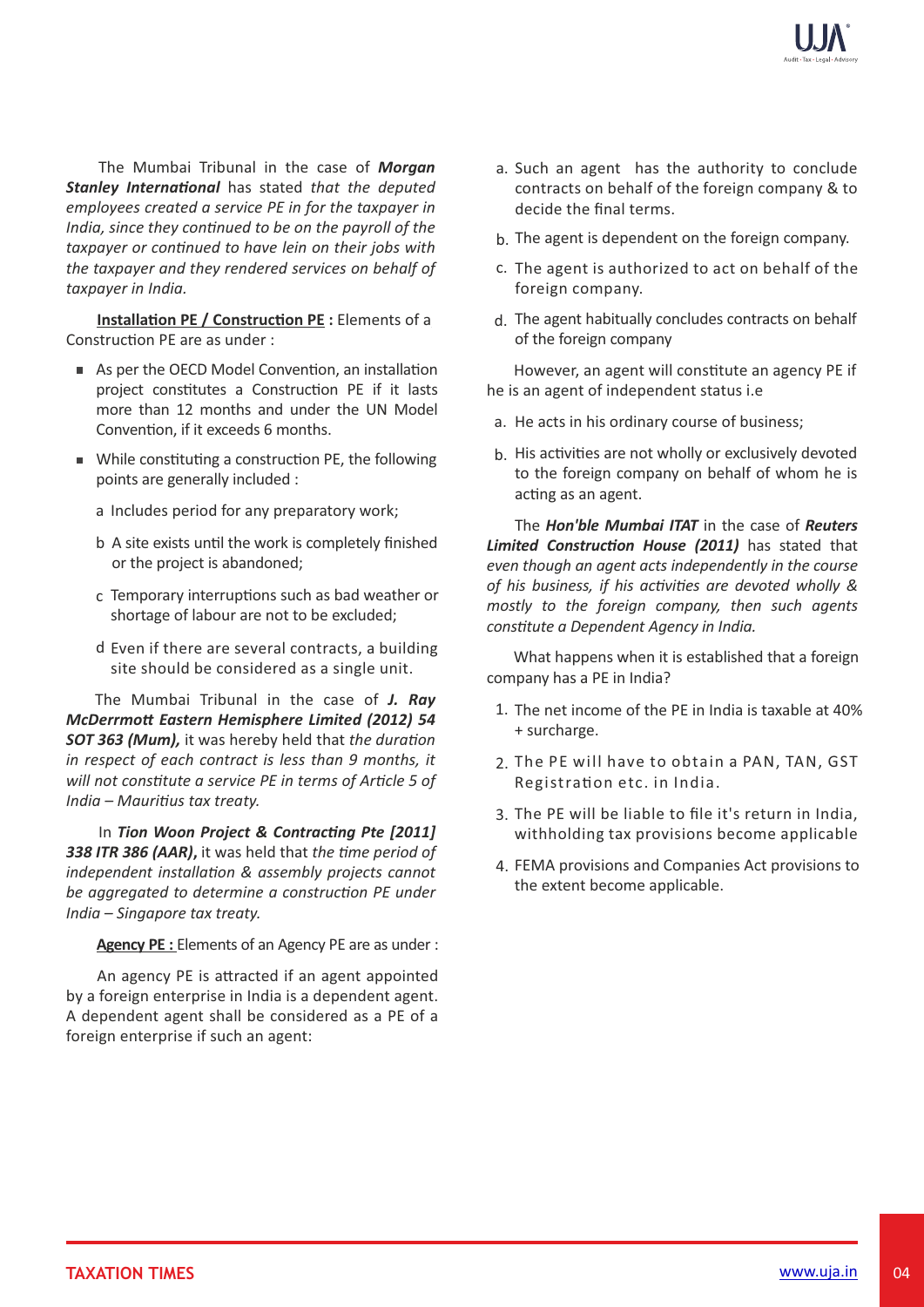### **Case Law**

**EXAMPLE AO disallowed INR 23,00,000/- towards cost<br>Sumprovement incurred by the taxpayer merely on** of improvement incurred by the taxpayer merely on the basis of enquires taken by the inspector from the neighbors of the taxpayer. The CIT(A) restricted the disallowance to INR 5,00,000/- stating that the inspector ought to have undertaken the enquiries from the builder who constructed the building as against the neighbors. The ITAT upheld the order of the  $CIT(A)$  restricting the disallowance to INR 5,00,0000/- and deleting the disallowance of INR 18,00,000/- **"**

### **Facts**

The taxpayer<sup>1</sup> had purchased an old flat and incurred a sum of INR 23,00,000/- towards renovating the house. The said amount incurred was claimed by the taxpayer under s. 54 of the Income Tax Act 1961 ('ITA'). The Ld. Assessing Officer ('AO') had asked the taxpayer for bills & vouchers in connection with the expenditure incurred by him. The taxpayer did not furnish any vouchers but submitted that the same must be allowed.

 The Ld. Assessing Officer ('AO') deputed an Income Tax Inspector ('inspector') to make an enquiry to verify if any renovation had been undertaken by the taxpayer. The inspector visited the taxpayers house & made enquiries with the neighbors. The neighbours said that they were not aware of any improvements done by the taxpayer. On the basis of the reports submitted by the inspector, the Ld. AO came to the conclusion that the taxpayer has not undertaken any improvement at the house purchased & therefore, he disallowed the entire amount.

The Ld. CIT(A) sustained the addition to the extent of INR 5,00,000/- and deleted a disallowance of INR 18,00,000/-.

 Aggrieved, the Revenue has preferred an appeal before the Hon'ble Income Tax Appellate Tribunal.

### **Issue**

Is the taxpayer eligible to claim deduction under s. 54 of the ITA in respect of cost of improvement incurred?

### **Held**

1. The taxpayer was residing at Mumbai & purchased a flat at Chennai & subsequently repairs were carried out at the house. The Counsel for the taxpayer submitted that the taxpayer had

undertaken repairs to the property almost 5 years ago & therefore, he is not able to produce evidence before the AO. It was further submitted that the entire works/ repairs were carried on by the taxpayers relatives & since he was residing in Mumbai, he was unable to collect the bills and vouchers.

- 2. The ITAT on perusal of the Assessment Order & the Inspectors report observed that the inspector has enquired with the neighbors & the neighbors stated that they were not aware of the improvements carried out by the taxpayer.
- 3. Merely, based on the enquiries made with the neighbors, the inspector concluded that the taxpayer has not carried out any improvement work and disallowed the entire expenditure claimed by the taxpayer. The Ld. CIT(A) stated that if the AO intended to know exactly about the improvement work carried out by the taxpayer, he should have enquired with the builder who constructed the building along with the neighbors. Also, considering all other factors & also taking into consideration that the taxpayer is not residing in Chennai and residing in Mumbai, he disallowed INR 5,00,000/- for lack of evidence & directed the AO to allow the benefit under s. 54 of the ITA to the extent of INR 18,00,000/-. The Ld. CIT(A) laid emphasis on the following decisions wherein it was upheld that strict proof is not necessary for reaching a decision in Income Tax matters  $-$  CIT V/s Smt. Vimlaben Bhagvandas Patel, Anraj Narain Dass v/s CIT, Laxmin Co V/s CIT, Devi Das Madhav Prasad V/s CIT *2*
- 4. The ITAT upheld the order of the CIT(A) to be fair & reasonable and to allow to the taxpayer the benefit of s. 54 to the extent of INR 18,00,000.

<sup>1</sup> ACIT V/s Sambandam Dorairaj [2021] 133 taxmann.com 40 (Chennai Trib)

<sup>2</sup> CIT V/s Smt. Vimlaben Bhagvandas Patel [1979] 118 ITR 134 (Guj), Anraj Narain Dass V/s CIT [1951] 20 ITR 562 (Punj.), Laxmin Co V/s [1959] 37 ITR 461 (All.), Devi Dass Madhav Prasad V/s CIT [1967] 63 ITR 356 (All)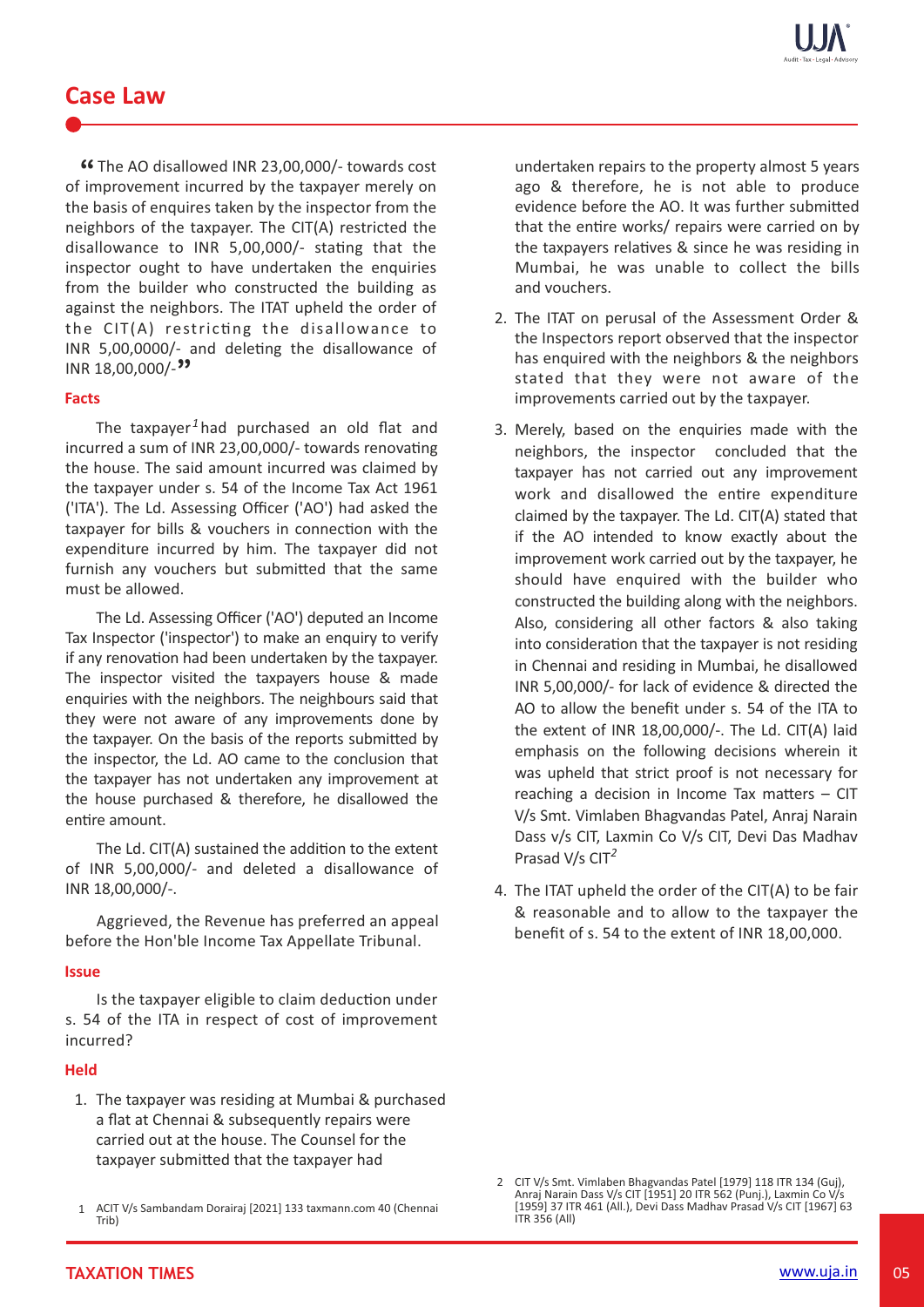**EXECUTE:** CONTRESS CONTINUITY CONTEXT FOR EST paid after the due of the respective Acts but before the due due date of the respective Acts but before the due date of filing the return of income is an allowable deduction & the same cannot be disallowed under s. 43B or s. 36(1)(va) of the ITA for AY 2019 – 2020. Explanation to s.  $36(1)(va)$  introduced vide Finance Act 2001 is applicable w.e.f AY 2020 – 2021 and does not apply retrospectively.<sup>99</sup>

### **Facts**

The taxpayer<sup>3</sup> filed it's return of income declaring a total income of INR 38,767,430/- which was processed under s. 143(1) of the Income Tax Act 1961 ('ITA'). The CPC issued intimation making a disallowance of INR 21,55,855/- towards employee contribution to ESI & PF. On an appeal, the Ld. CIT(A), NFAC confirmed the disallowance made under s. 143(1) on account of the taxpayers failure to pay employees contribution to PF/ESI within the prescribed due dates as per s. 36(1)(via) of the ITA. Against the order of the CIT(A), the taxpayer has preferred an appeal before the ITAT.

### **Held**

- 1. Before the ITAT, the Ld. Authorized Representative ('AR') for the taxpayer submitted that the taxpayer had deposited the employees contribution of PF/ESI though with delay of few days from the due dates mentioned in the respective Acts, however the same was deposited well within the due date of filing the return of income. It was submitted that the fact is not under dispute & where such contribution has been deposited before the due date of filing the return of income, no disallowance under s. 36(1)(va) of the ITA can be made. Several case laws have been relied upon in support of the aforesaid view. Explanation added to s.  $36(1)(va)$ of the Finance Act 2021 will take effect from  $1<sup>st</sup>$  April 2021 & will apply from AY 2021 – 2022 & subsequent years. It was further submitted that the adjustment is beyond the scope of s. 143(1) of the ITA.
- 2. The Ld. Departmental Representative ('DR') submitted that as per the details furnished in the tax audit report, the payment of employees contribution to PF/ESI amounting to INR 21,15,855/was not made as per the prescribed due dates under s. 36(1)(va) of the ITA and since these have not been disallowed in the return of income filed

by the taxpayer, the variance between the tax audit report & ITR has been duly flagged by the CPC in the computerized & disallowance under s. 143(1)(a)(iv) on the basis of the fact furnished by the taxpayer was made which clearly falls within the ambit of prima facie adjustment to be carried on under s. 143(1)(a)(iv) of the ITA. Further, attention was invited to the explanation to s.  $36(1)$ (va) of the ITA introduced vide Finance Act 2021 wherein it was submitted that the law has always been very clear i.e employees contribution to specified fund will not be allowed as a deduction under s. 36(1)(va) if there is a delay in deposit even by a single day as per the due dates mentioned in the respective legislation. Also, the amendments are clarificatory in nature & therefore applicable with retrospective effect.

3. The Hon'ble Jaipur ITAT in the case of it's own decision KP Airtech<sup>4</sup>has held that where PF/ EPF/ CPF/ GPF etc. if paid after the due date under the respective Acts but before the filing of the return of income under s. 139(1), cannot be disallowed under s. 43B or under s. 36(1)(va) of the ITA. The said decision has subsequently be followed in CIT V/s Jaipur Vidyut Vitran Nigam Ltd<sup>5</sup> CIT V/s Udaipur Dugdh Utpadak Sahakari Sangh Ltd,<sup>6</sup> CIT V/s Rajasthan Renewable Energy Corporation Ltd<sup>7</sup>and these decisions clearly and consistently have held that where  $PF$  & ESI has been paid after the respective due dates under the Acts but before filing of return of income under s. 139(1), the same cannot be disallowed under s. 43B r.w.s 36(1)(va) of the ITA.

- 4 K.P. Airtech V/s Dy CIT [ IT Appeal No. 41 and 42/JP/2021, dtd. 16.08.2021]
- 5 CIT V/s Jaipur Vidyut Vitran Nigam Ltd 363 ITR 307
- 6 Pr. CIT V/s Rajasthan State Beverages Corporation Limited (2017) 84 taxmann.com
- 7 PCIT V/s Rajasthan Renewable Energy Corporation Ltd.

<sup>3</sup> Dhabriya Polywood Ltd V/s ADIT, CPC, Bangalore (2021) 133 taxmann.com 135 (Jaipur – Trib)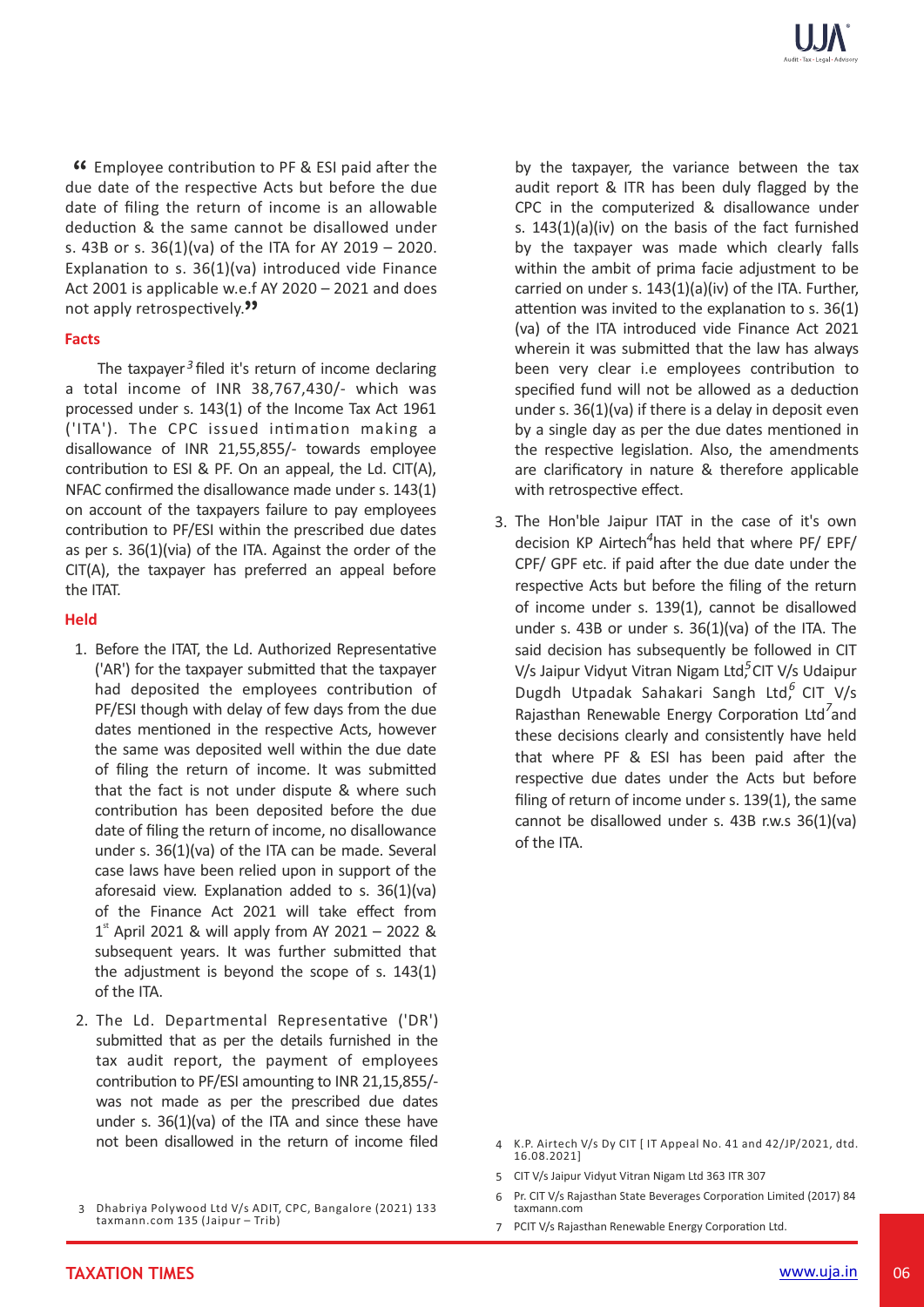

4. In the instant case, employees contribution to ESI & PF collected by the taxpayer from it's employees has been deposited well before the due date of filing of return of income under s. 139(1) of the ITA. Further, it is noted that the Ld. CIT(A) has referred to the explanation to s.  $36(1)(va)$  & s. 43B introduced by the Finance Act 2021 and has also referred to the rationale of the amendment as explained in Memorandum to Finance Bill 2021, however, he has simply failed to consider the express wordings in the said Memorandum which says "these amendments will take effect from 1st April 2021 and will accordingly apply to AY 2021 – 2022 and subsequent assessment years." In the instant case, the impugned assessment year is AY 2019 – 20 and therefore, the said amendment cannot be applied to the instant case. Therefore, in light of the aforesaid discussion, the deposit of employees contribution to PF & ESI before the due date of filing return of income but after deposit in respective due dates ought to be deleted.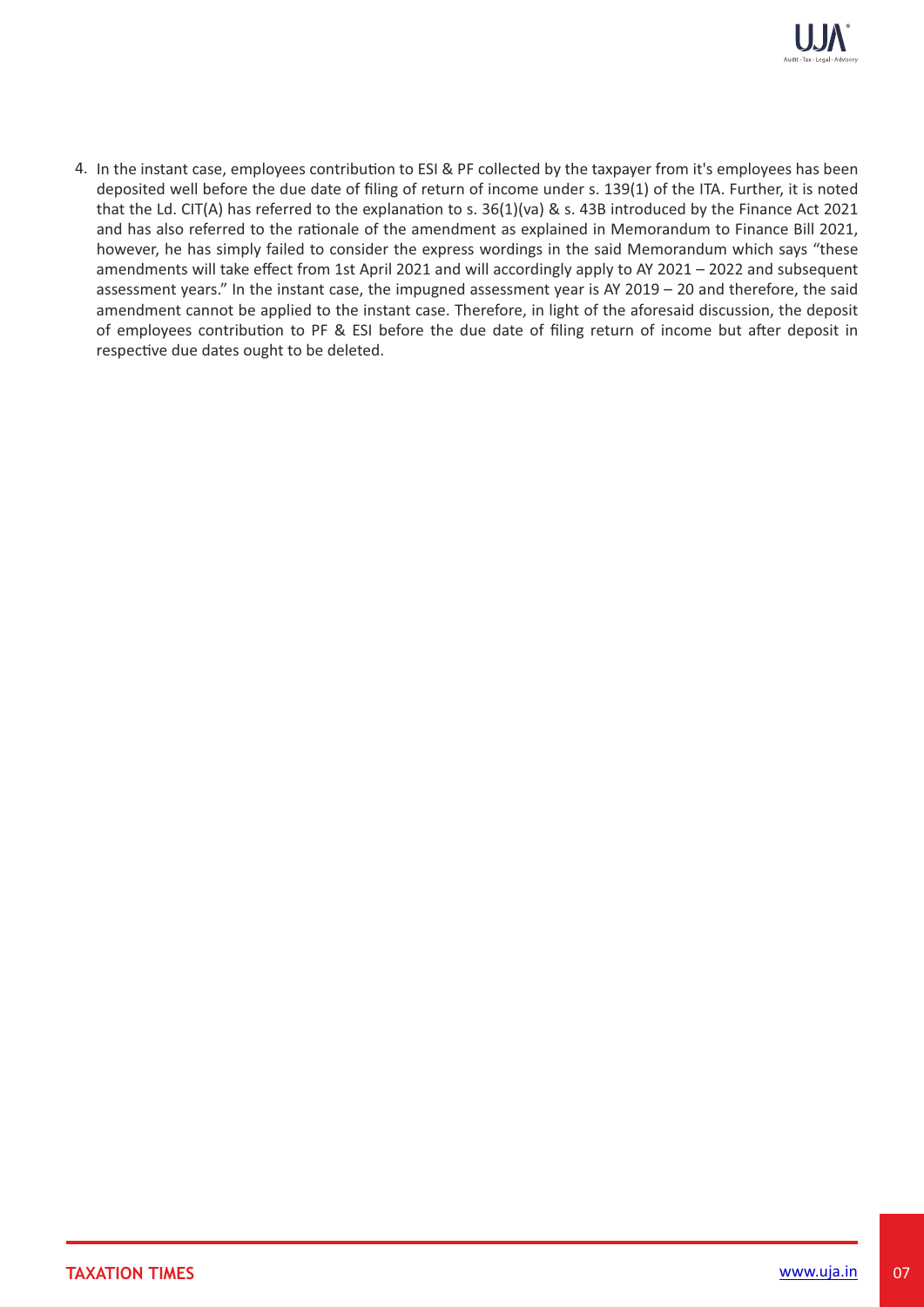# **Tax in the News**

Cyprus to proceed with tax reform in 2022

https://knews.kathimerini.com.cy/en/news/cyprus-toproceed-with-a-tax-reform-in-2022

Elon Musk to pay over \$11billion in taxes this year; continues to sell Tesla stock to gather money.

https://www.financialexpress.com/market/elon-musk-to -pay-over-11-billion-in-taxes-this-year-continues-to-selltesla-stock-to-gather-money/2386818/

The OECD has released the Model Rules paving the way for roll out of the new global tax regimes that will subject multinational corporations to a minimum tax of 15% from 2023. The rules set out the mechanism for implementation of the regime adopted by 136 countries.

https://economictimes.indiatimes.com/news/economy/ policy/oecd-paves-way-for-new-global-tax-regime-rollout/articleshow/88398752.cms

The newly agreed global minimum corporate tax to prevent multinational firms from avoiding the legal cess regime is riddled with clauses to ensure that profits stay with rich nations.

https://www.downtoearth.org.in/news/economy/globalcorporate-taxation-the-new-bare-minimum-80383

Panama adapts laws on exchange of information for tax purposes to international standards.

https://mnetax.com/panama-adapts-laws-on-exchangeof-information-for-tax-purposes-to-international-standar ds-46431

Belgium and France sign new tax treaty

https://mnetax.com/belgium-and-france-sign-new-taxtreaty-46420

Corporate Tax Rates around the World, 2021

https://taxfoundation.org/corporate-tax-rates-by-country -2021/

OECD countries tax revenues fell in 2020, but less than their GDPs

https://mnetax.com/oecd-countries-tax-revenues-fell-in-2020-but-less-than-their-gdps-46360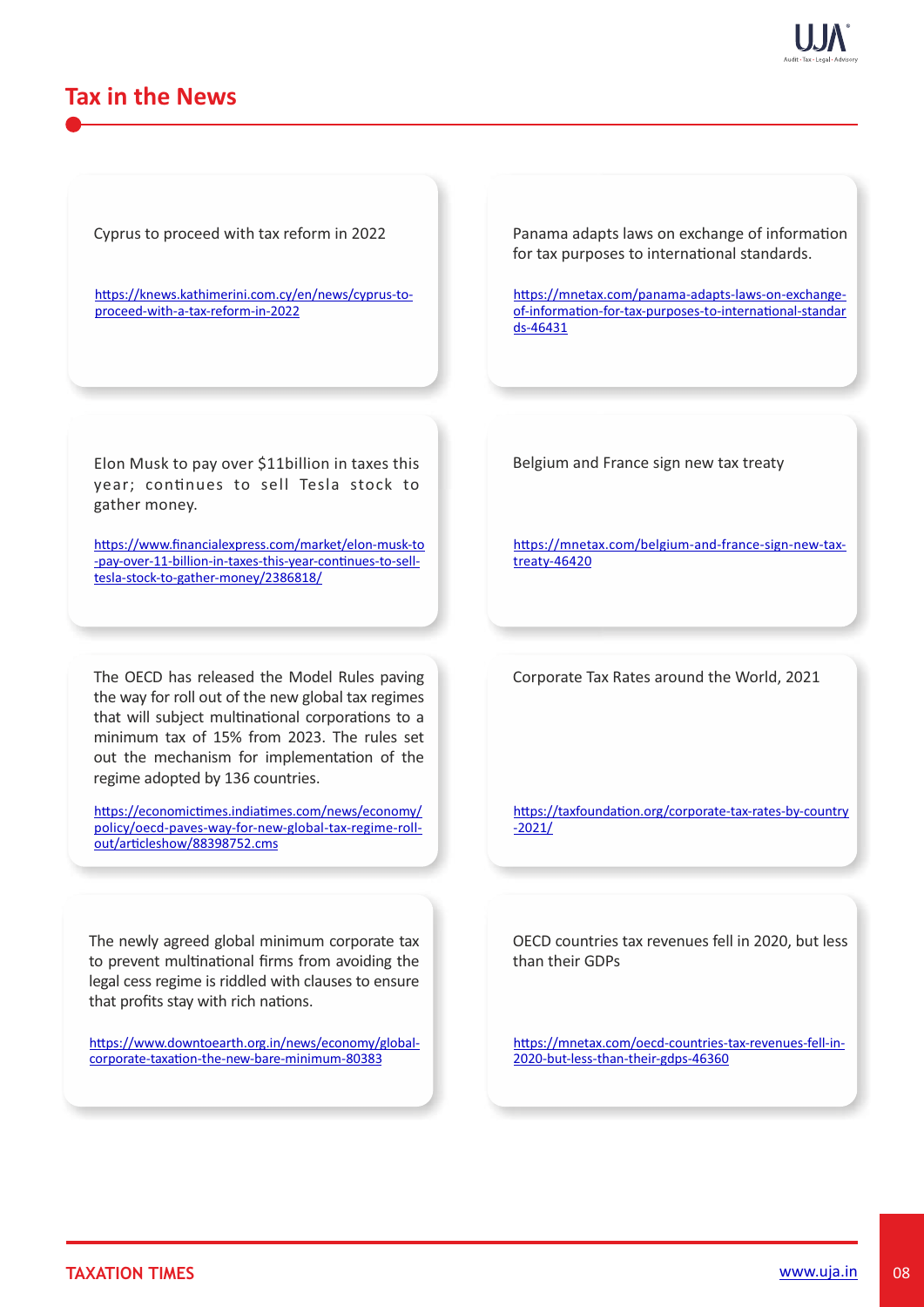

# **Circulars, Notifications & Press Release**

### **Circulars**

CBDT notifies one-time relation for verification of all income tax return e-filed for AY 2020-21 which are pending for verification and processing may be completed by 28<sup>th</sup> February, 2022.

https://www.incometaxindia.gov.in/communications/circul ar/circular-no21-2021.pdf

CBDT notifies the time limit of issuance of intimation u/s 143(1) for AY 2020-21 to 30<sup>th</sup> June, 2022.

https://www.incometaxindia.gov.in/communications/circul ar/circular-no21-2021.pdf

### **Notifications**

Central Government hereby notifies provisions of amendments in agreements between the Government of the Republic of India and the Government of the Kyrgyz Republic for the avoidance of double taxation, shall have effect in the Union of India

https://www.incometaxindia.gov.in/communications/notific ation/notification-135-2021.pdf

The CDBT inserts Rule 21AK of Income-tax Rules, 1961 called as the Income Tax Amendment (33 $<sup>rd</sup>$ </sup> Amendment) Rules, 2021 in respect to conditions for purpose of clause  $(4E)$  of section 10 of Income Tax Act, 1961.

https://www.incometaxindia.gov.in/communications/notifi cation/notification-136-2021.pdf

The Central Government makes 'the e-Verification Scheme, 2021' and will come into force on the date of publication in the Official Gazette.

https://www.incometaxindia.gov.in/communications/notifi cation/notification-137-2021.pdf

The CDBT inserts Rule 2DD of Income-tax Rules, 1961 called as the Income Tax Amendment (34 $<sup>th</sup>$ </sup> Amendment) Rules, 2021 Computation of exempt income of specified fund for the purposes of clause (23FF) of section 10 of Income Tax Act, 1961.

https://www.incometaxindia.gov.in/communications/notifi cation/notification-138-2021.pdf

The Central Government makes 'd the Faceless Appeal Scheme, 2021' and will come into force on the date of publication in the Official Gazette.

https://www.incometaxindia.gov.in/communications/notifi cation/notification\_no\_139\_2021.pdf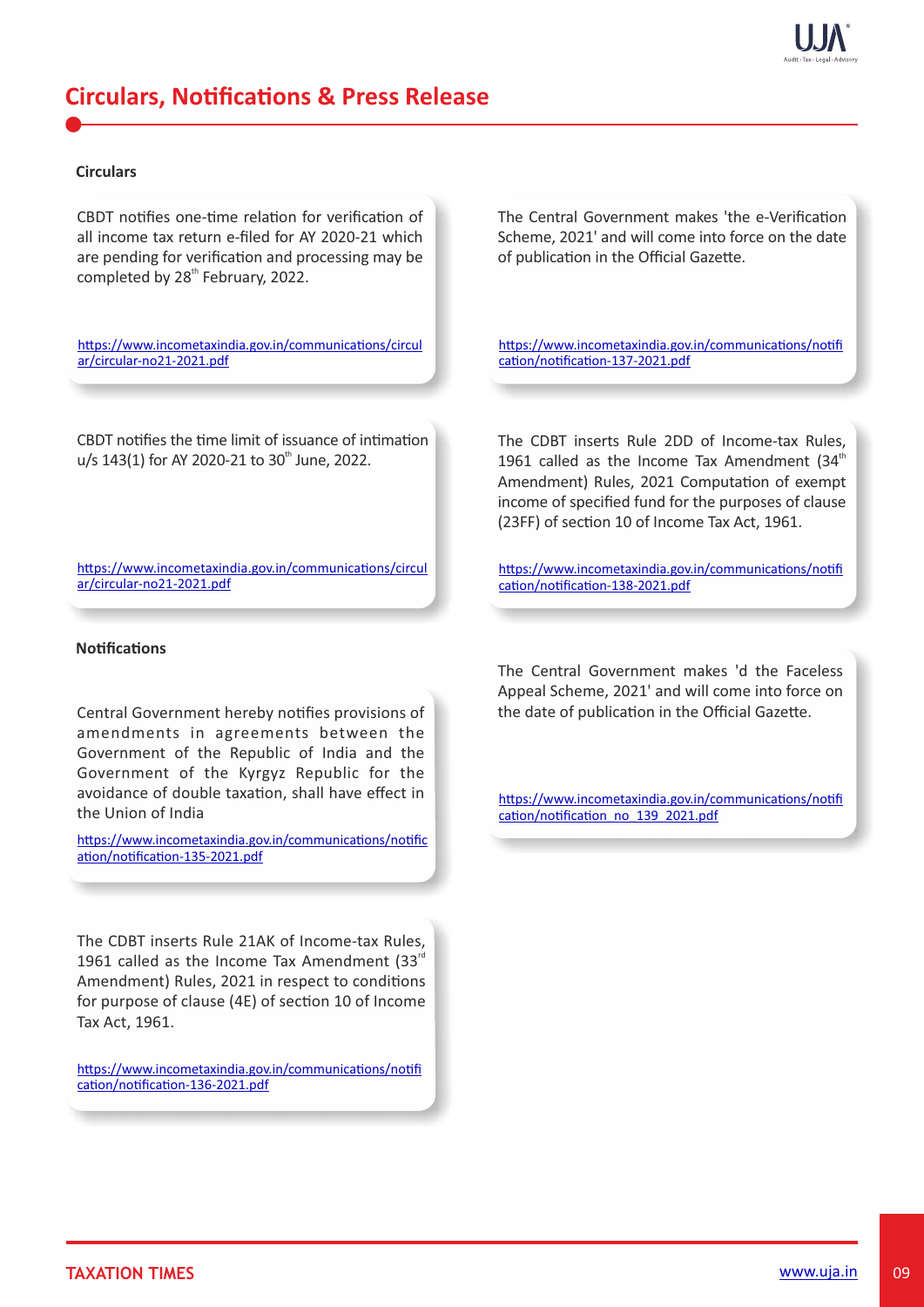# **Upcoming Compliances for November 2021**



Due date for deposit of Tax deducted/ collected for the month of December, 2021.

Due date for deposit of TDS for the period October 2021 to December 2021 when Assessing Officer has permitted quarterly deposit of TDS under section 192, section 194A, section 194D or section 194H

### **30 January 2022**

Quarterly TCS certificate in respect of quarter ending December 31, 2021

Due date for furnishing of challan-cumstatement in respect of tax deducted under section 194-IA, 194-IB & 194M in the month of December, 2021

### **14 January 2022**

Due date for issue of TDS Cerficate for tax deducted under section 194-IA, 194-IB 194M in the month of November, 2021

### **15 January 2022**

Due date for filing of audit report under section 44AB for the assessment year 2021-22 in the case of a corporate-assessee or non-corporate assessee (who was required to submit his/its return of income on October 31, 2021)

The due date for filing of audit report for Assessment Year 2021-22 has been extended vide Circular no. 17/2021, dated 09-09-2021

Quarterly statement of TCS for the quarter ending December 31, 2021

Due date for furnishing of Form 15G/15H declarations received during the quarter ending December, 2022

### **31 January 2021**

Quarterly statement of TDS for the quarter ending December 31, 2021

Audit report under section 44AB for the assessment year 2021-22 in the case of an assessee who is also required to submit a report pertaining to international or specified domestic transactions under section 92F

The due date for filing of audit report for Assessment Year 2021-22 has been extended vide Circular no. 17/2021, dated 09-09-2021